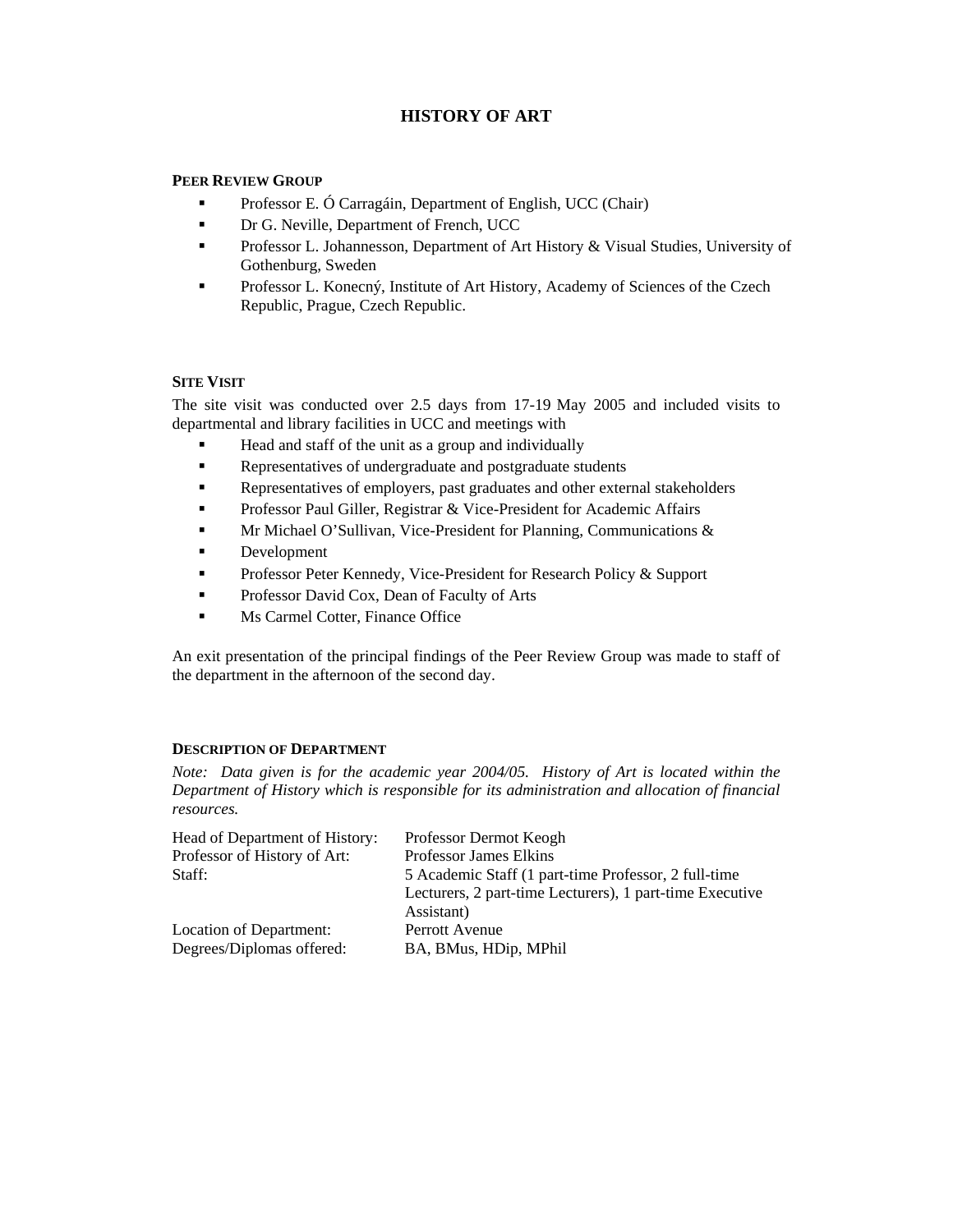### **NUMBER OF STUDENTS**

History of Art has 56.62 Student FTEs distributed as follows:

#### **Undergraduate Student FTEs**

| $Year_1$          | ear 2 | Year 3 | Year 4 | <b>Total</b><br>U/G | Economic | Visiting<br>American | Visiting<br>European |
|-------------------|-------|--------|--------|---------------------|----------|----------------------|----------------------|
| 70<br>າາ<br>21.17 | 12.58 | 1.58   | 0.00   | 51.96               | 4.75     | 4.96                 | 0.83                 |

#### **Postgraduate Student FTEs**

| H Dip | Master | Master   | PhD | <b>Total</b> |
|-------|--------|----------|-----|--------------|
|       | Taught | Research |     | P/G          |
| 1.17  |        | 3.50     |     | 4.67         |

# **AIMS**

The Department's ambitions are:

- To be the best postgraduate programme in modern and postmodern art history in Ireland.
- To be known internationally, by 2005-6. We hope to accomplish this by a combination of advertising and publications; the latter will begin appearing in March 2005.
- To be one of the 50 best places to study modern and postmodern art history in the world, by 2010.

 To attract 50 percent of our postgraduate students from outside Ireland, by fall 2007. And more locally:

- To expand the purview of History of Art to include image-making practices throughout the university.
- To share modules with other departments at UCC, including Computer Science, English, French, German, Sociology, Ancient Classics, Medicine.
- To institute an all-university module on visuality that will allow students from all faculties to sample the full range of practices across all faculties.
- To create a profile for History of Art within Cork and Ireland more generally as a department that is open to the interests of the university and the arts community.

## **GENERAL COMMENT ON QUALITY REVIEW**

The PRG found the SAR to be a very interesting, open and honest document, which presented a true reflection of History of Art. Any additional information requested by the PRG was provided immediately, including detailed information on funding and teaching workloads.

**SWOT Analysis:** History of Art prepared a SWOT analysis in which all members of History of Art participated. The PRG endorsed the analysis and addressed a number of issues raised by the staff in the findings described in this report.

**Strengths:** One of the great strengths of the History of Art is that its staff comprises a number of scholars studying art from different perspectives. They are operating in a harmonious environment. There is a consensus that the thrust of History of Art should not only be in any one particular direction. Another very real strength of History of Art lies in the diversity of approaches by the staff to the study of art history, something that is clearly valued by the staff and students. Both students and staff agreed that History of Art does not and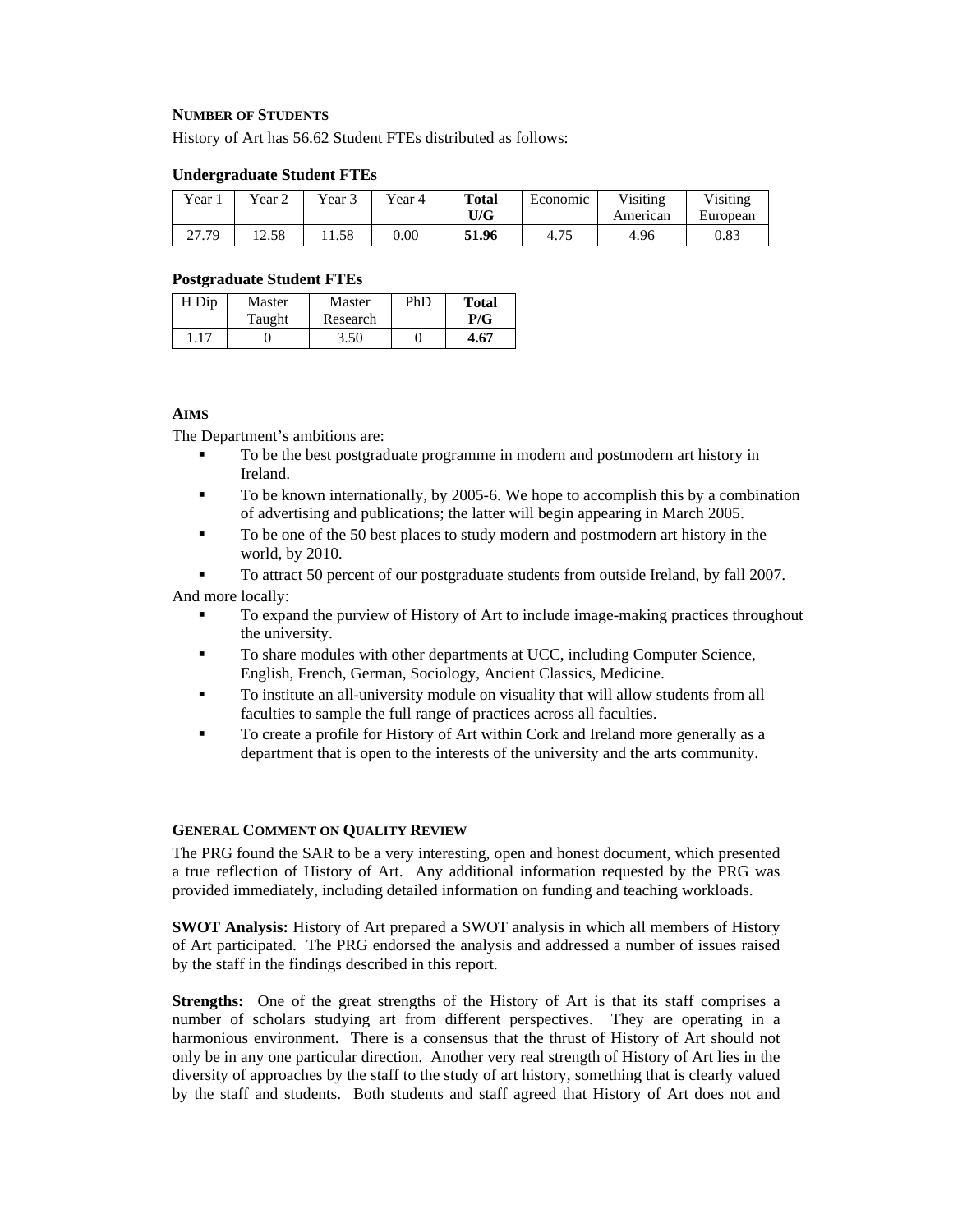should not alienate students who are not interested in particular periods. The PRG strongly recommended that both strengths in History of Art should be retained.

**Weaknesses:** The PRG also noted with concern the high number of part-time teachers in History of Art, some of whom teach for very few hours per year. While this is essential for the delivery of the teaching in the immediate term, the PRG would warn against this becoming a permanent feature of the unit operation.

**Opportunities:** Among potential opportunities, the staff of History of Art were very well aware of the potential in fostering links with the Glucksman Gallery and the Crawford College of Art.

**Threat:** The most significant threat is a feature of the unusual organisation of the discipline, whereby the Professor of History of Art is present in UCC for only half the year.

**Benchmarking:** The PRG noted that the benchmarking exercise carried out by the staff of History of Art. The PRG would have liked to see evidence of further benchmarking and comparisons with some European institutions/non-English language speaking comparable departments elsewhere.

#### **PROGRESS MADE ON THE IMPLEMENTATION OF PRG RECOMMENDATIONS**

A meeting to discuss progress made in implementing recommendations for improvement arising from the review of the Department of History of Art was held on 3 November 2006.

Present: Professor David Cox, Head, College, Arts, Celtic Studies and Social Sciences Professor Dermot Keogh, Head, Department of History Dr. Flavio Boggi, Head, History of Art Dr. Norma Ryan, Director, Quality Promotion Unit Mr. Gerard Horgan, Executive Assistant, Quality Promotion Unit

*Abbreviations PRG: Peer Review Group VP: Vice-President QPC: Quality Promotion Committee QIP: Quality Improvement Plan CIT: Cork Institute of Technology* 

*HR: Human Resources ACSSS: Arts, Celtic Studies & Social Sciences* 

| <b>Recommendation of PRG</b>                                                                                                                                                                                                   | <b>Recommendation of QPC</b>                                                                                                                                                                                                              | <b>Follow-up Report</b><br>November 06                                                                                                                                   |
|--------------------------------------------------------------------------------------------------------------------------------------------------------------------------------------------------------------------------------|-------------------------------------------------------------------------------------------------------------------------------------------------------------------------------------------------------------------------------------------|--------------------------------------------------------------------------------------------------------------------------------------------------------------------------|
| That from the end of the<br>current arrangement, a full-<br>time head be appointed in the<br>Department of History of Art<br>and that the necessary<br>arrangements should be put in<br>place well of advance of that<br>date. | Recommendation endorsed.<br>The QPC noted that the decision<br>initially rests with Professor<br>Elkins who has the option to<br>either convert to a full-time post<br>in UCC at the end of the<br>academic year 2005/06 or to<br>resign. | Ongoing<br>The University has agreed to<br>fill the Chair of History of Art<br>for 2007/08 and advertising for<br>the selection of a candidate will<br>commence shortly. |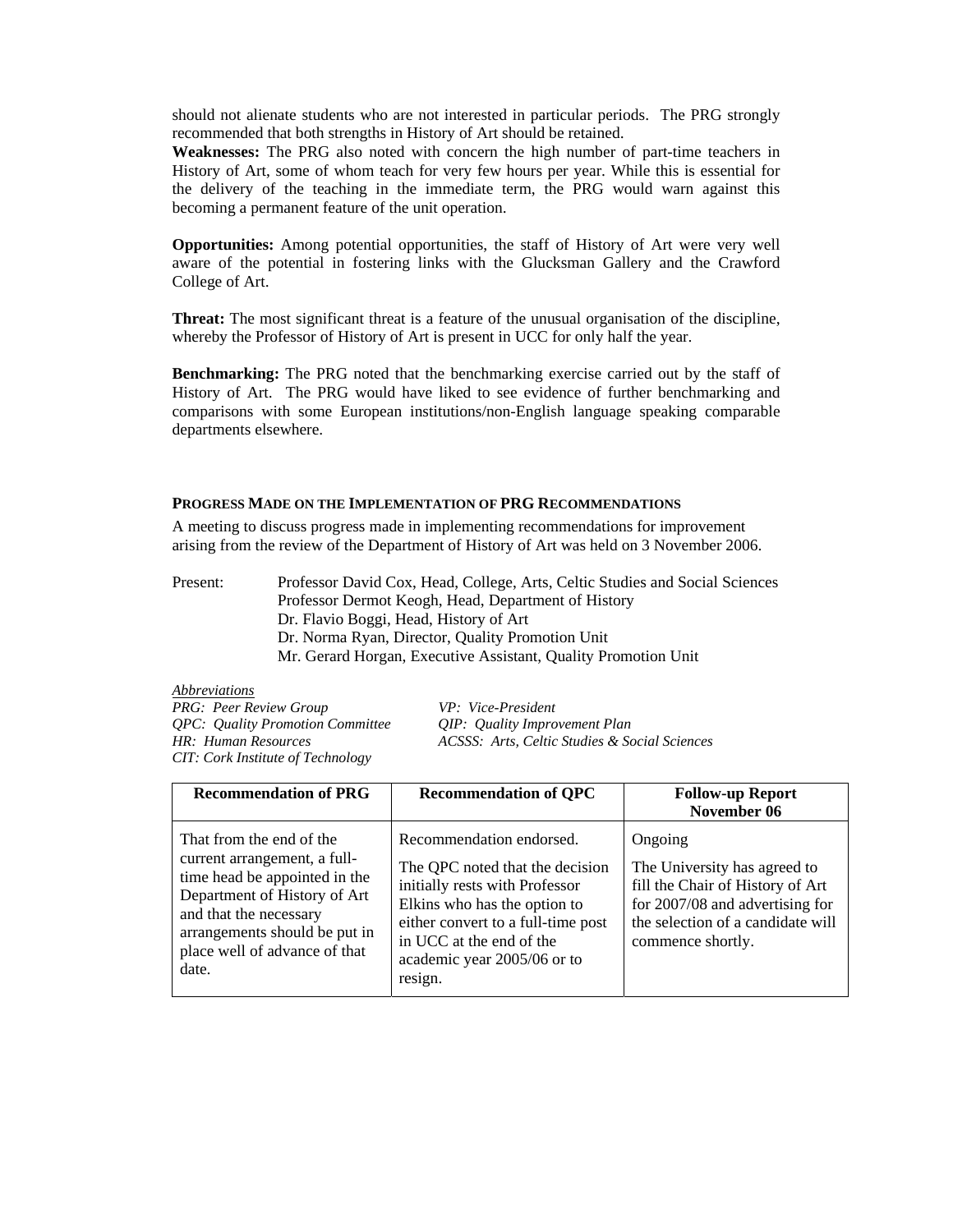| <b>Recommendation of PRG</b>                                                                                                                                                                                                                                                                                                                                                                                                                                                                                                                                                                   | <b>Recommendation of QPC</b>                                                                                                                                                                                                                                                                                                                                                                    | <b>Follow-up Report</b><br>November 06                                                                                                                                                                                                                                                                                                                                                                                                                                                                                                                                                       |
|------------------------------------------------------------------------------------------------------------------------------------------------------------------------------------------------------------------------------------------------------------------------------------------------------------------------------------------------------------------------------------------------------------------------------------------------------------------------------------------------------------------------------------------------------------------------------------------------|-------------------------------------------------------------------------------------------------------------------------------------------------------------------------------------------------------------------------------------------------------------------------------------------------------------------------------------------------------------------------------------------------|----------------------------------------------------------------------------------------------------------------------------------------------------------------------------------------------------------------------------------------------------------------------------------------------------------------------------------------------------------------------------------------------------------------------------------------------------------------------------------------------------------------------------------------------------------------------------------------------|
| It is vital that the rich diversity<br>of approaches to the history of<br>art currently fostered among<br>departmental staff be<br>maintained; alternative<br>traditions should be actively<br>integrated.                                                                                                                                                                                                                                                                                                                                                                                     | Recommendation endorsed.<br>The QPC noted the tension<br>between the comments in the<br>Self-Assessment Report and the<br>reality on the ground. QPC<br>recognised the need to keep the<br>breadth of the discipline in the<br>programmes.                                                                                                                                                      | Ongoing<br>ACSSS Postdoctoral Fellow<br>proposes to deliver a new<br>module on Romanesque<br>sculpture and architecture in<br>2007/08.<br>A new module on<br>Photography in 2007/08.<br>■ History of Art is developing<br>new text based courses for<br>MA.<br>• New MA combining History<br>of Art and Philosophy<br>Department is at the<br>advanced planning stage.                                                                                                                                                                                                                       |
| That the possibility of<br>attracting donor funding to<br>fully equip one of the rooms in<br>the Connolly Building for the<br>needs of, inter alia, History of<br>Art students be investigated.<br>This could lead to the<br>imaginative development of a<br>compact hub or Centre for<br>Image Studies, which would<br>also encompass nearby<br>locations such as the UCC<br>Granary Theatre and the Kino<br>Cinema. In the interim, links<br>should be fostered with the<br>Kino Cinema in order to<br>alleviate current pressing needs<br>for suitable venues for showing<br>of films, etc. | Endorsed the finding of the PRG<br>and the principle behind the<br>recommendation. The QPC<br>noted there are possibilities for a<br>number of different options in<br>implementing this<br>recommendation and suggested<br>that these should be considered<br>in discussions between Professor<br>Elkins, Dr. G. Young<br>(Department. of English) and the<br>Director of Buildings & Estates. | Not implemented<br>There is only one room in the<br>Connolly Building with dual<br>projection facilities. The dual<br>projection system in Kane G1<br>was removed. The light dimmer<br>in this room is not always dark<br>enough.<br>There is still an outstanding<br>requirement for a dedicated<br>History of Art teaching space.<br>The provision of suitable<br>venues with dual-projection<br>needs to be examined by<br>University.<br>In order to improve quality<br>there is an urgent need to<br>improve the facilities for<br>History of Art and a need for a<br>unified building. |
| That the Department should<br>ensure better preparation for<br>seminars and reading groups,<br>in advance of internationally<br>acclaimed Art History scholars<br>visiting UCC, in order to<br>maximise the use of their time<br>while on campus for the<br>benefit of the whole college<br>community.                                                                                                                                                                                                                                                                                         | Recommendation endorsed.<br>The QPC recommended that the<br>Department of History should<br>consider allocation of some of<br>the Library budget to enable seed<br>funding of resources for the<br>discipline, responsibility for<br>which lies with the Department<br>of History at the present.                                                                                               | Implemented<br>A recent event organised by<br>History of Art was well<br>advertised, over-subscribed and<br>a great success.                                                                                                                                                                                                                                                                                                                                                                                                                                                                 |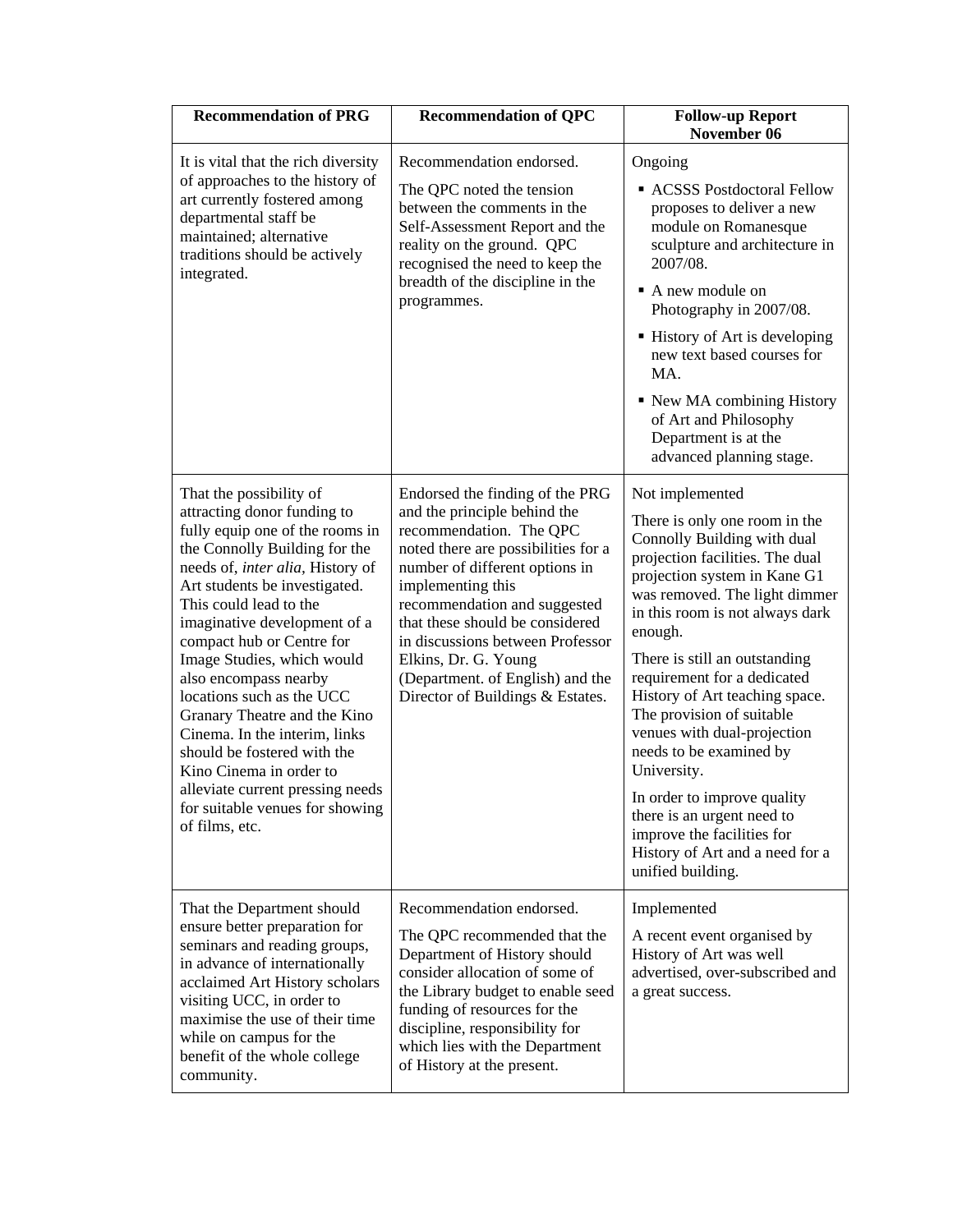| <b>Recommendation of PRG</b>                                                                                                               | <b>Recommendation of QPC</b>                                                                                                                                                                                                                                                                                                                         | <b>Follow-up Report</b><br>November 06                                                                                                                                                                                                                                                                                                                           |
|--------------------------------------------------------------------------------------------------------------------------------------------|------------------------------------------------------------------------------------------------------------------------------------------------------------------------------------------------------------------------------------------------------------------------------------------------------------------------------------------------------|------------------------------------------------------------------------------------------------------------------------------------------------------------------------------------------------------------------------------------------------------------------------------------------------------------------------------------------------------------------|
| That the Department should<br>ensure that scholarly activity is<br>more evenly spread throughout<br>the staff of the entire<br>department. | Recommendation endorsed.<br>QPC suggested that History of<br>Art should consider the<br>possibility of collaborating with<br>relevant staff/units in other<br>institutions, for example, CIT, so<br>as to reduce the burden of the<br>teaching workload on staff and<br>should lead to an encouragement<br>to staff to work on research<br>projects. | Ongoing                                                                                                                                                                                                                                                                                                                                                          |
| That the Department should<br>ensure that all teaching staff<br>across the Department have<br>doctorates.                                  | Recommendation endorsed.<br>The QPC supported the<br>recommendation for all<br>permanent staff and felt that part-<br>time staff should be encouraged<br>and assisted to work towards<br>acquiring a PhD qualification<br>and engaging with research.                                                                                                | Implemented and ongoing.<br>3 full-time staff members have<br>PhDs, a fourth is in the process<br>of completing one; two part-<br>time staff members are working<br>towards an MPhil and a further<br>two are engaged on the PhD<br>programme.                                                                                                                   |
| That the Department should<br>ensure that, as far as possible,<br>teaching is delivered by full-<br>time staff.                            | Recommendation endorsed.<br>The QPC suggested that drawing<br>practitioners from other areas to<br>support the teaching on<br>programmes would enhance the<br>programmes and would ease the<br>burden on the small cohort of<br>full-time staff.                                                                                                     | Implemented<br>New member of staff lecturers<br>$1st$ , $2nd$ & $3rd$ Arts & MA<br>students.<br>History of Art now employs<br>tutors (part-time staff) to<br>deliver the 2 <sup>nd</sup> Arts tutorial<br>programme in 2006/07. Full-<br>time staff members who had<br>given these tutorials in the past<br>are now freed up to deliver<br>more lecture modules. |
| That the Department should<br>plan well in advance for<br>sabbatical leave and other<br>types of staff development.                        | Recommendation endorsed.<br>The QPC recognised that the<br>staff of History of Art need<br>sabbaticals to facilitate access to<br>materials in the discipline not<br>housed in UCC. However the<br>QPC would encourage all staff to<br>engage in scholarly activity.                                                                                 | Ongoing for all members of<br>staff                                                                                                                                                                                                                                                                                                                              |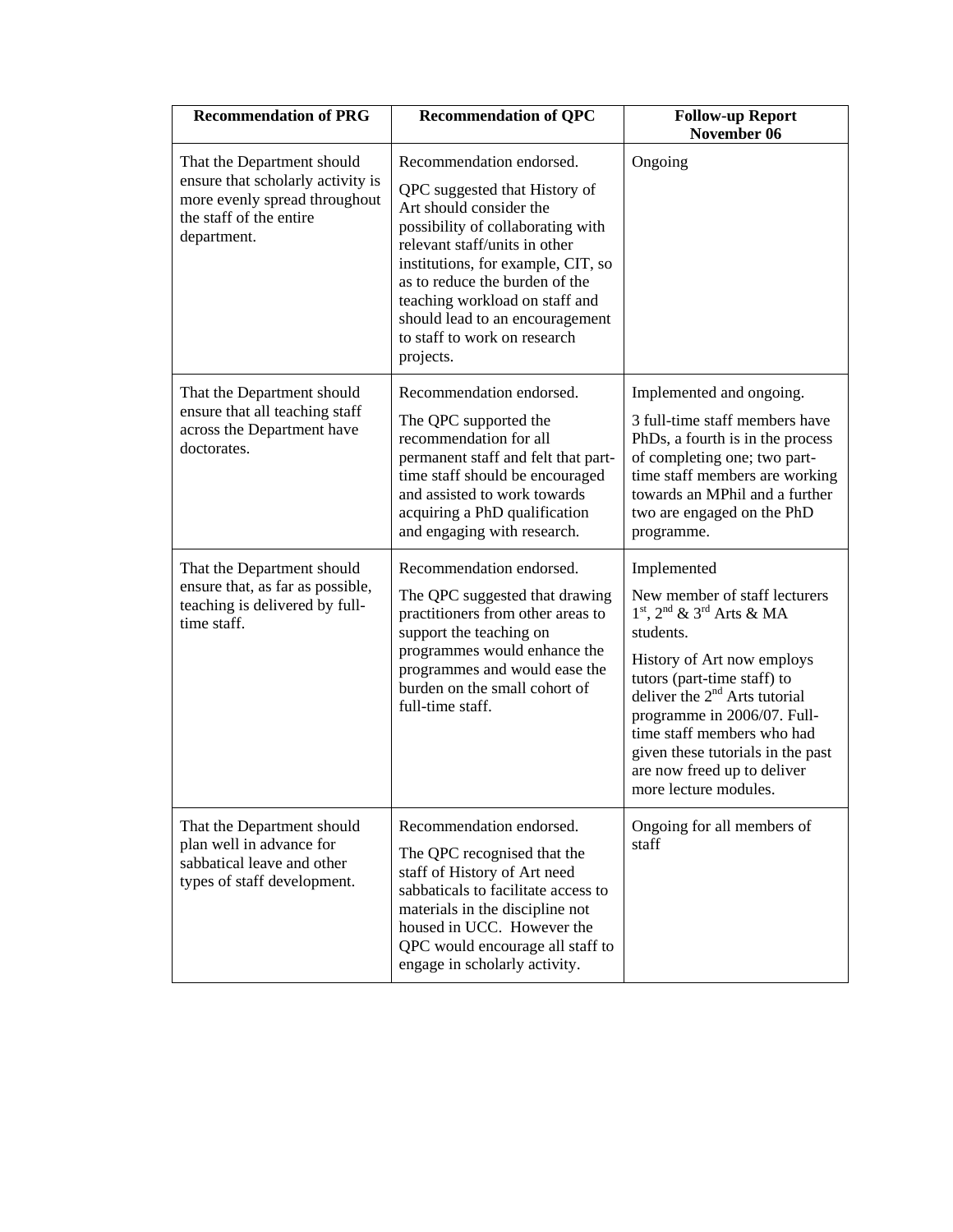| <b>Recommendation of PRG</b>                                                                                                                                                                       | <b>Recommendation of QPC</b>                                                                                                                                                                                                                                                   | <b>Follow-up Report</b><br>November 06                                                                                                                                                                                                                                                                          |
|----------------------------------------------------------------------------------------------------------------------------------------------------------------------------------------------------|--------------------------------------------------------------------------------------------------------------------------------------------------------------------------------------------------------------------------------------------------------------------------------|-----------------------------------------------------------------------------------------------------------------------------------------------------------------------------------------------------------------------------------------------------------------------------------------------------------------|
| That the Department should<br>continue to foster fruitful links<br>with local stakeholders such as<br>the Glucksman Gallery, the<br>Crawford College of Art and<br>Design and the CIT.             | Recommendation strongly<br>endorsed.                                                                                                                                                                                                                                           | Ongoing<br>The Head of History of Art is in<br>discussion with fellow staff on<br>potential ventures while Mr.<br>Simon Knowles is in dialogue<br>with other institutions.<br>Links with the Glucksman<br>Gallery are ongoing and Dr.<br>Kriebel is currently organising<br>an exhibition with René<br>Zechlin. |
| That the Department should<br>focus further in its work on<br>other comparable European<br>institutions/non-English<br>language speaking departments<br>elsewhere.                                 | Recommendation endorsed.                                                                                                                                                                                                                                                       | Ongoing                                                                                                                                                                                                                                                                                                         |
| That the Department should<br>establish clearer links between<br>international movements in the<br>art world and the Irish<br>response to such international<br>movements.                         | Recommendation endorsed.                                                                                                                                                                                                                                                       | Implemented<br>Introduction of classes focusing<br>on Irish issues such as Irish<br>sculpture and $18^{th}$ , $19^{th}$ & $20^{th}$<br>Century Irish Art.                                                                                                                                                       |
| That the Department should<br>ensure greater 'follow through'<br>from First Year to subsequent<br>years by introducing some<br>elements of the current Final<br>Year programme into First<br>Year. | The QPC noted the difference of<br>opinion between the reviewers<br>and the staff of History of Art.<br>The QPC considered that it<br>would be preferable to have a<br>consensus on this and<br>recommended that further<br>consideration be given to<br>resolving this issue. | Ongoing                                                                                                                                                                                                                                                                                                         |